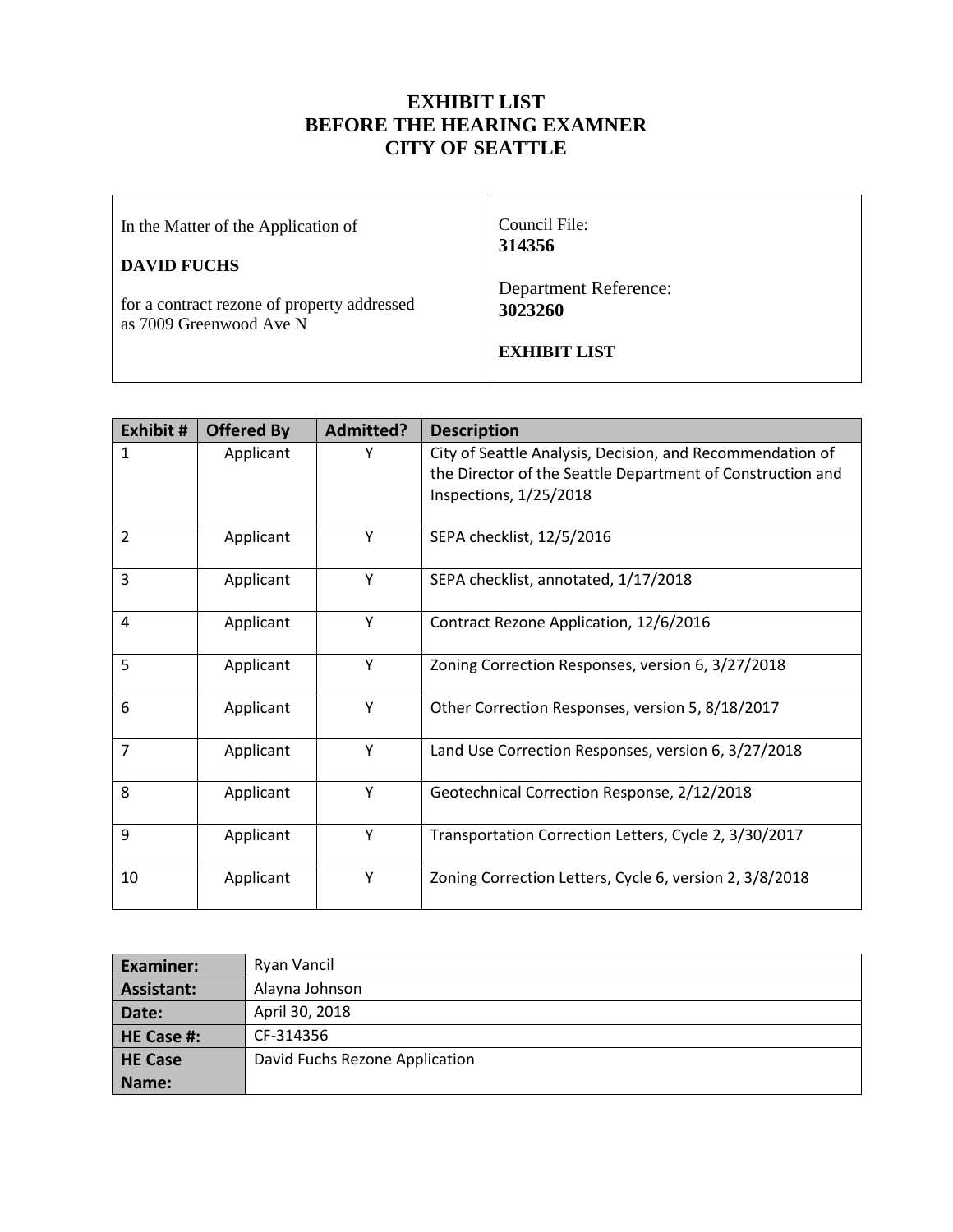| 11 | Applicant | Y | Polytech Correction Letters, Cycle 1, 1/18/2017        |
|----|-----------|---|--------------------------------------------------------|
| 12 | Applicant | Υ | Geo Soils Correction Letter, 1/27/2017                 |
| 13 | Applicant | Υ | City Light Correction Letter, Cycle 1, 1/6/2017        |
| 14 | Applicant | Υ | Land Use Review Correction Letters, Cycle 6, 2/14/2018 |
| 15 | Applicant | Υ | MHA Correction Letters, Cycle 2, 7/25/2017             |
| 16 | Applicant | Υ | Plan Set, version 9, 3/27/2018                         |
| 17 | Applicant | Y | Traffic Study Accident Data, 10/27/2017                |
| 18 | Applicant | Y | Traffic Study, version 2, 3/16/2017                    |
| 19 | Applicant | Y | Traffic Study, version 3, 7/12/2017                    |
| 20 | Applicant | Y | Arborist Report, version 2, 3/16/2016                  |
| 21 | Applicant | Y | Geotechnical Report, 8/20/2017                         |
| 22 | Applicant | Υ | Metro Transit Route #5 Schedule Update, 11/21/2017     |
| 23 | Applicant | Υ | PAR, 12/6/2016                                         |
| 24 | Applicant | Υ | EDG Proposal, 8/8/2016                                 |
| 25 | Applicant | Y | REC Proposal, 4/20/2017                                |
| 26 | Applicant | Y | Contract Rezone Application, 7/12/2017                 |
| 27 | Applicant | Υ | First EDG Guidance, 8/15/2016                          |
| 28 | Applicant | Υ | Revised Parking Study, 2/5/2017                        |
| 29 | Applicant | Υ | SEPA Greenhouse Gas Emissions Worksheet, 12/5/2016     |

| <b>Examiner:</b> | Ryan Vancil                    |  |  |
|------------------|--------------------------------|--|--|
| Assistant:       | Alayna Johnson                 |  |  |
| Date:            | April 30, 2018                 |  |  |
| HE Case #:       | CF-314356                      |  |  |
| <b>HE Case</b>   | David Fuchs Rezone Application |  |  |
| Name:            |                                |  |  |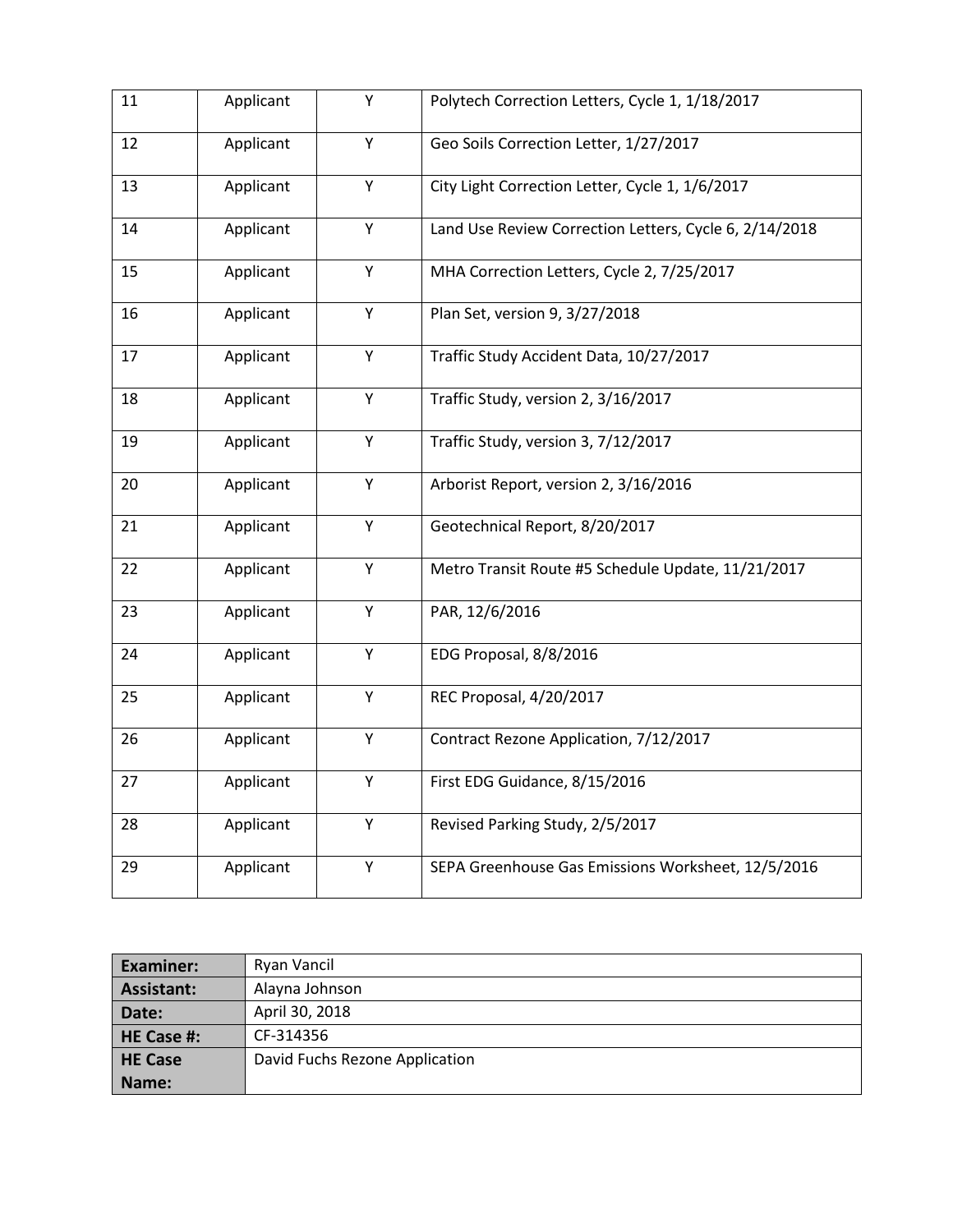| 30 | Applicant | Y | Recommendation of DRB, 5/1/2017                                                                |
|----|-----------|---|------------------------------------------------------------------------------------------------|
| 31 | Applicant | Y | Updated Contract Rezone Application, 2/13/2018                                                 |
| 32 | Applicant | Y | Correspondence: Rescind Decision/Recommendation,<br>2/20/2018                                  |
| 33 | Applicant | Y | Cancellation of Pubic Hearing and Parties, 2/12/2018                                           |
| 34 | Applicant | Y | Re-Notice of Decision and Recommendation of SDCI, HE,<br>Pubic Meeting, and Parties, 1/25/2018 |
| 35 | Applicant | Y | Notice of Revised Application, 2/20/2018                                                       |
| 36 | Applicant | Y | Notice of Revised Application and Parties, 2/20/2018                                           |
| 37 | Applicant | Υ | Notice of Decision and Recommendation Rescinded and<br>Parties, 2/20/2018                      |
| 38 | Applicant | Y | 60% SIP Guidance Meeting Notes, 3/16/2017                                                      |
| 39 | Applicant | Υ | No Further Action Letter from Department of Ecology,<br>3/16/2017                              |
| 40 | Applicant | Υ | Utility Major Permit Plans for SCL, 3/16/2017                                                  |
| 41 | Applicant | Y | Updated Parking Study, 7/12/2017                                                               |
| 42 | Applicant | Y | Correspondence: Metro Transit Route #5 Schedule Update,<br>11/21/2017                          |
| 43 | Applicant | Υ | SMC 23.34.004 Contract Rezones                                                                 |
| 44 | Applicant | Υ | SMC 23.34.007 Rezone evaluation                                                                |
| 45 | Applicant | Υ | SMC 23.34.008 General rezone criteria                                                          |
| 46 | Applicant | Y | SMC 23.34.009 Height limits of the proposed rezone                                             |

| <b>Examiner:</b>  | Ryan Vancil                    |  |  |
|-------------------|--------------------------------|--|--|
| <b>Assistant:</b> | Alayna Johnson                 |  |  |
| Date:             | April 30, 2018                 |  |  |
| HE Case #:        | CF-314356                      |  |  |
| <b>HE Case</b>    | David Fuchs Rezone Application |  |  |
| Name:             |                                |  |  |